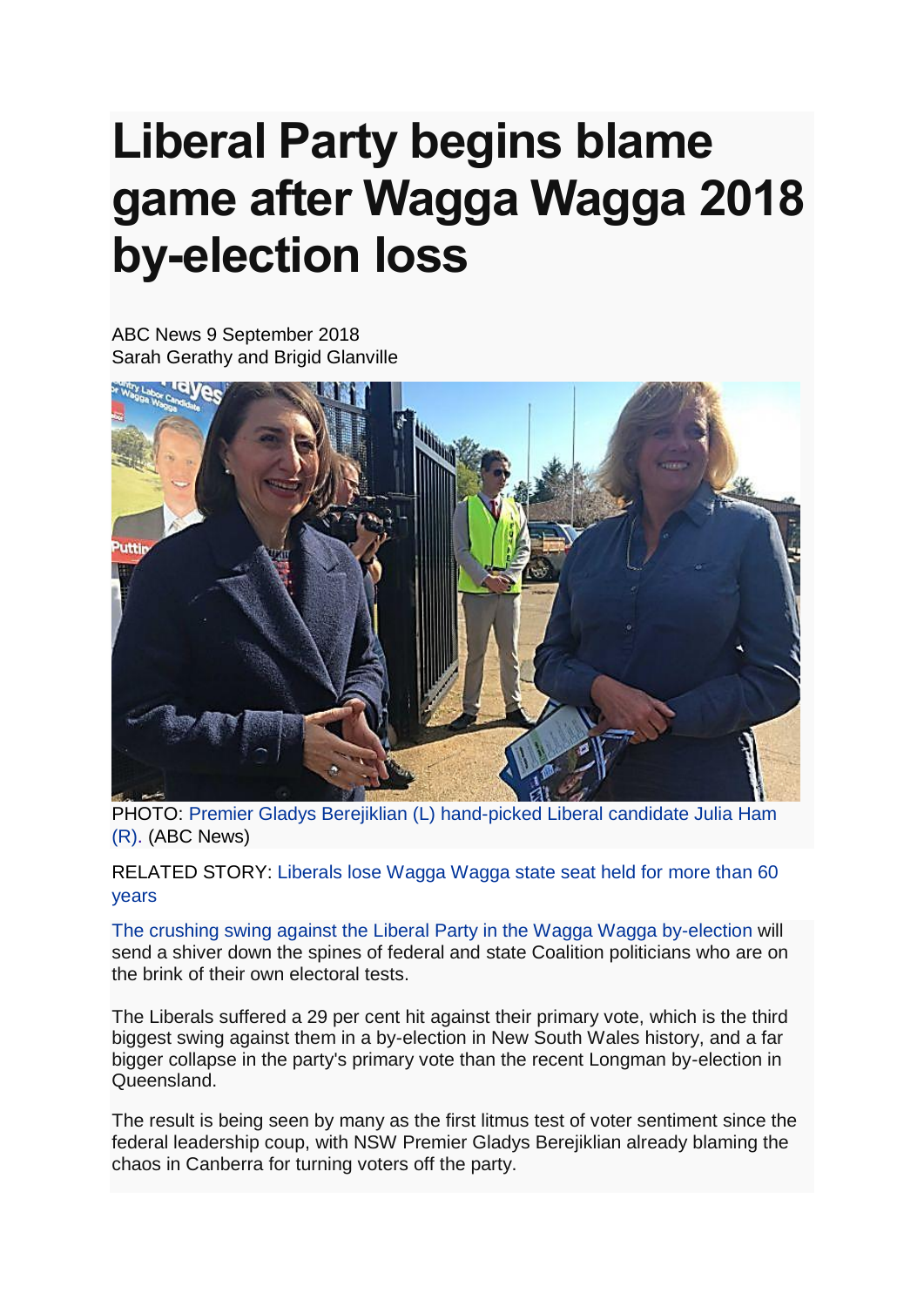But it's also sparking a blame game over who should take responsibility for the loss.

## "Gladys can send a big thank you note to Tony Abbott for delivering this result," one senior Liberal minister said.

Internal Liberal Party polling suggests voters deserted the party in droves after Malcolm Turnbull was dumped from the prime ministership and the party's woes were compounded by the corruption allegations surrounding the outgoing MP Daryl Maguire.

"We had an MP booted out of Parliament and we had the federal Liberal Party ripping itself apart, what do you expect is going to happen?" the Minister said.

## Senior Nationals angered at being left ou[t](http://www.abc.net.au/news/elections/wagga-wagga-by-election-2018/results/)



[The 2018 Wagga Wagga by-election results](http://www.abc.net.au/news/elections/wagga-wagga-by-election-2018/results/)

Live [coverage and results of the 2018 Wagga Wagga by-election by the ABC's](http://www.abc.net.au/news/elections/wagga-wagga-by-election-2018/results/)  [election analyst Antony Green](http://www.abc.net.au/news/elections/wagga-wagga-by-election-2018/results/)

But there was also anger directed at Premier Berejiklian, who put herself front and centre of the campaign and hand-picked candidate Julia Ham.

Senior Nationals were also unhappy that Ms Berejiklian had pushed not to run a three-cornered contest in the seat.

"She puts factionalism in front of Coalition success," one said.

"We should have had a three-cornered contest, and the protest vote would have come to the Nats."

Nationals sources also said the Liberal Party had made a tactical error by throwing money at the campaign and had not learnt the lessons of the Orange by-election.

## 'Country people back people, they don't back parties'

"Gladys had a terrible campaign, 80 percent of the corflutes [posters] were Gladys. We don't do that in the bush, you have to showcase the candidate," a Nationals source said.

"That's why an independent can win a regional seat — country people back people, they don't back parties."